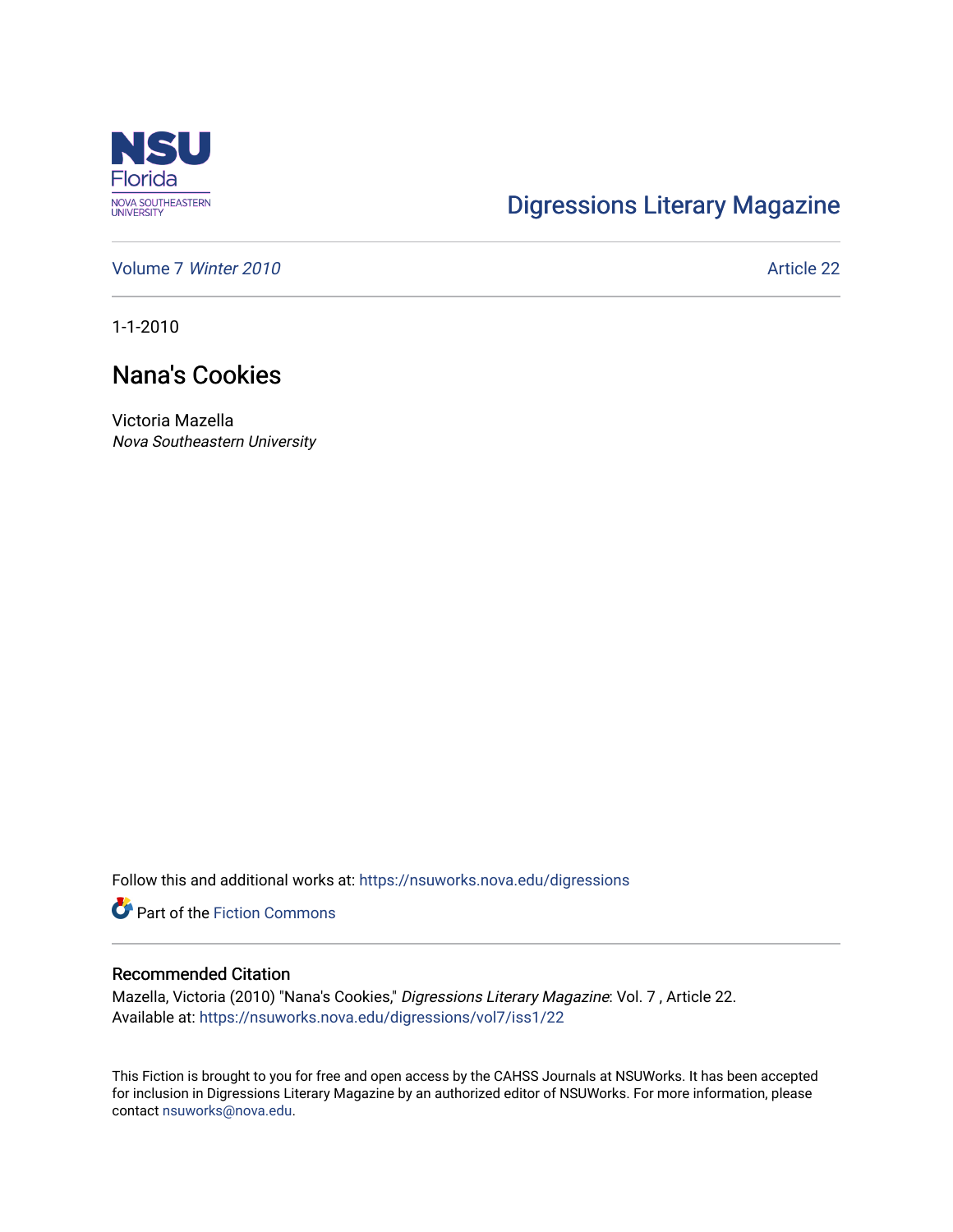## Nana's Cookies *Victoria Mazella*

For as long as I can remember my Nana has called my brother and I "Cookie". No one is really sure why she calls us that, but no one dares to argue with her. Considering the life she has lived, she can call me whatever she wants.

We began our conversation by sitting down together in her kitchen. The smell of Sunday Sauce danced through the house. Her home here was a flashback to her home in City Island, probably mid 1970s. Plastic stretched over her leopard print sofas, the fabric of which had never seen fresh air. A mish-mash of avocado-colored rugs covered in yellow geometric shapes reached across tiled floors. Empty, never-used, amber ashtrays in groups of three crowded together on yellowed fabric end tables. The mismatched furnishings were, for the most part, clean and well-maintained; they were just older than I was, and I knew Nana would keep them forever.

My Nana is your typical Italian grandmother: stout and dressed in a black housecoat with matching slippers, her hair done up in pins. I began by asking, "So, Nana, will you tell me about when you were a little girl?"

"Cookie, you've heard it before," Nana replied very matter of factly, placing her hands on her hips.

I asked again, "Please, Nana?" I knew she couldn't resist her Cookie for much longer. Her love, which had never been easy to come by, was a given when it came to her grandchildren. She always hesitated when talking about her past, but she always gave in.

Even though I have heard most of her stories many times, Nana's mannerisms remain the same. Whenever Nana tells a story about her life she gets a look in her eyes, a glimmer, almost as if she's looking for a page in a book. Her gaze is intense and when she figures out what she is going to say to you she folds her slender fingers together and closes her eyes.

"Back when I was little we lived in Sturno, Italy. Nobody had anything. The years during the war, it was very hard to find work. No food for anyone; we'd eat rotten potatoes if we could find them." As she said this she glanced at some chocolate chip cookies she had laid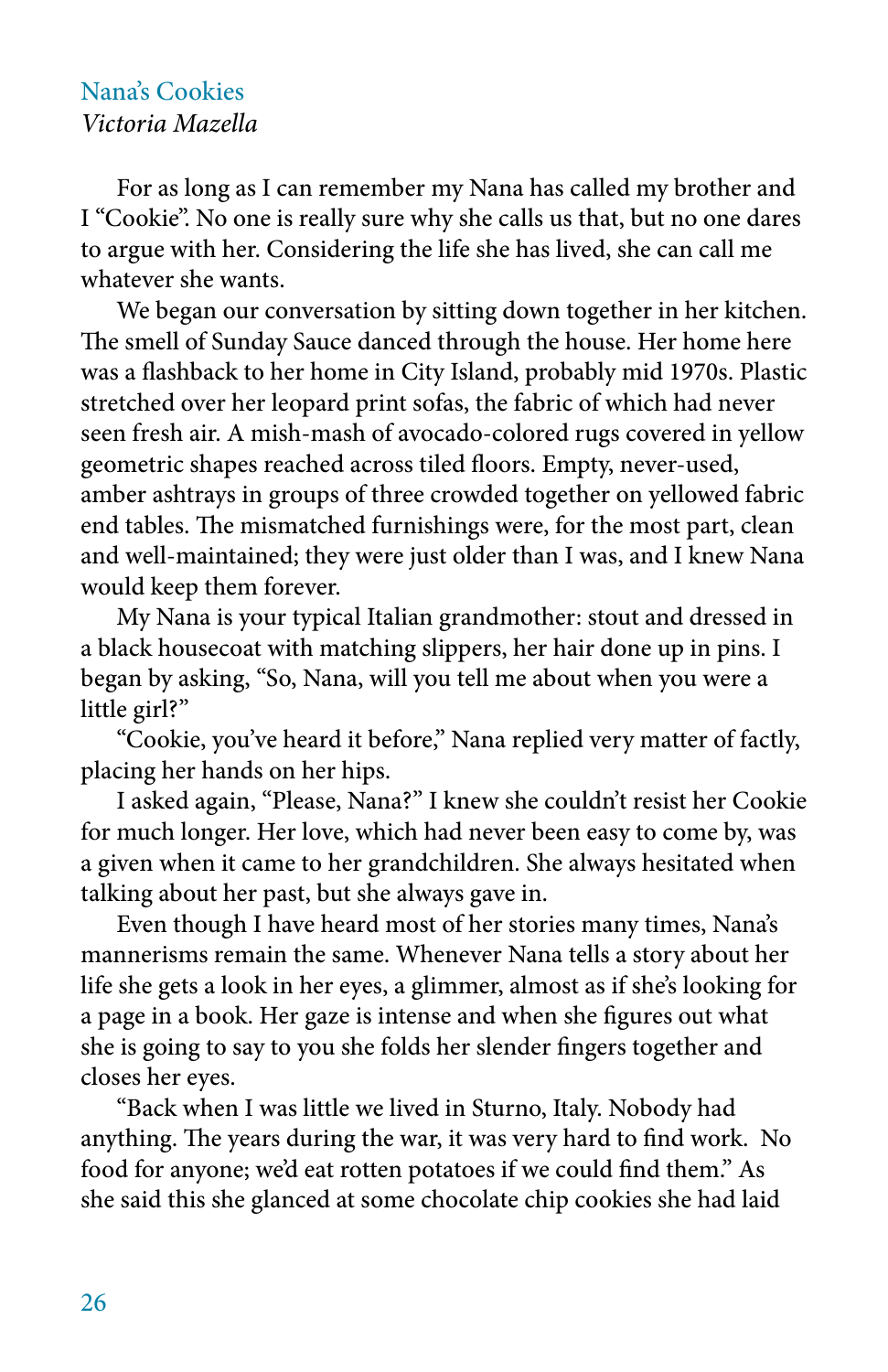out for us on a thick glass plate that was most likely from the 1960s. I knew she was thinking about how fortunate we were to have those and the fact that she had never laid eyes on a cookie until she came to America.

Life in Italy seemed so hard to me, not quaint and picture perfect like on TV. I wanted to know more about the hard times during the war so I asked, "Did you ever get scared?"

 "The only time I was ever frightened was when the planes were bombing. The town was filled with smoke and debris. I remember my brother Nicky and I walking from town one afternoon and we saw a man riding a bicycle. A shell hit him and decapitated him, but his body was still on the bicycle, the wheels still turning."

As I listened to Nana I imagined an innocent man going about his normal business and in a flash his life gone. I gave her a look as if to say "honestly?"

Nana took a deep sigh, and with the wrinkles on her face deep and profound said, "Believe me, it happened."

I didn't want her to dwell on such a sad memory. "Well, then, how did you and everyone make it through and come to America?"

Before she answered, Nana searched deep within her memories, furrowing her brow. "During the war we had gotten our paperwork together and were approved to go to New York. I remember arriving in Ellis Island and I wondered if everything would work out. Ellis Island was very busy. There was always a commotion. People had not only their lives, but their dreams and hopes packed into their suitcases. I thought we would never make it off that island." As she told me this she handed me an old, faded photograph of her family. In the picture she was no older than 15 or 16. I couldn't help but think how similar we looked in the way she held herself, her facial features, and even her hair color. Her eyebrows arched like mine and her hair fell in long dark curls to her shoulders. As I looked up at her I saw she was smiling because she realized the connections I had made. Nana said, "Cookie, I didn't always have so many wrinkles you know."

She continued her story, "Living in America was hard. Not only was there a language barrier, there was no money either. I always wanted to be a nurse, but I worked in a ship yard. I filed, I answered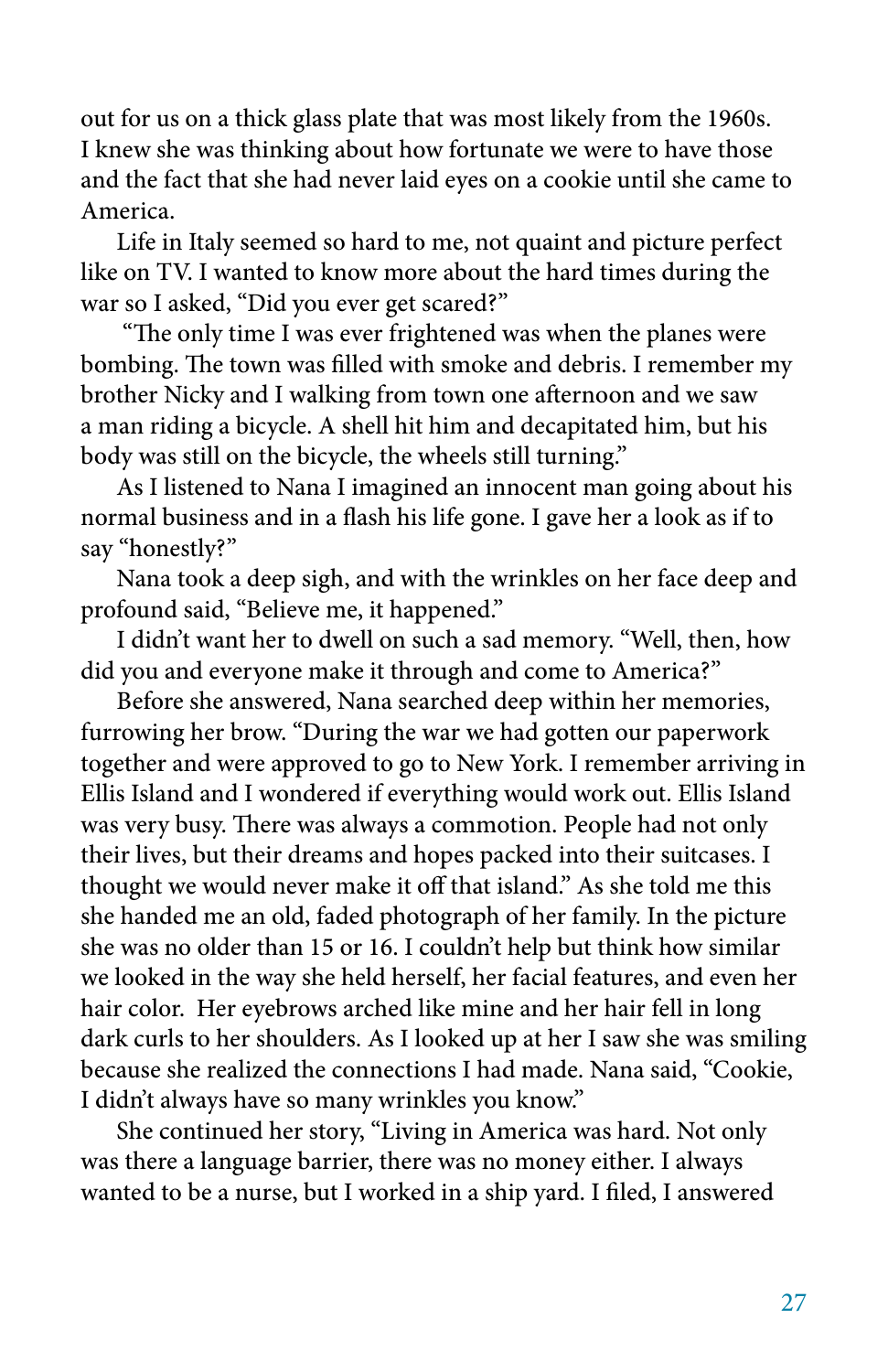phones, and I did everything to earn a living. I used to work ten-hour shifts, go home, clean, cook, and then leave to work nights at the local laundromat. Sometimes I wouldn't get home until two or three in the morning."

I asked, "Is that how you met Papa, while working in the ship yard?" Nana answered, "Yes." As she replied, small tears appeared in her eyes. I missed Papa as well. It had been almost five years since he had passed from cancer. She lived in solitude and grief every day. Every time someone mentioned Papa, Nana would cry. In her large house that used to be filled with love and pictures of her and Papa, they were now gone. Her walls were barren.

Nana collected herself by brushing invisible dust from her housecoat, dabbing her eyes, and refolding her hands. She continued, "Papa was in the Italian navy and their ship had docked in America and that's when we met. We got married, moved into a house with my father, and then had your dad." My father is an only child so I asked, "Did you ever want any more kids?" Nana answered, "Papa always did; we both came from big families, but I wanted to work. I always feared we would never have money."

It is a well known fact in our family that Nana values money even above her health. This fear of not having any seems to consume her. "Okay, but how about the last 20 years of your life? Papa retired, but you kept working, even though you had so much. You do know money isn't everything." As soon as I said that I wished more than anything I could take it back. She got up, moved into the kitchen and began stirring the sauce, adding basil and salt with great intensity. Nana always became defensive when money was involved. She gave me a dirty look. Her eyes were dark and serious and put fear into me, she said, "What do I always say? Money talks and bullshit walks."

All the sacrifices she had made, now she could afford to buy anything she wanted, but didn't. Her excessive greed had caused pain to those she loved. After she and Papa were settled in America she only let him visit his family in Italy once, claiming it was just too expensive. She drives the same car she had while in New York and never turns on her air conditioner, all in an effort to save money. I knew it was coming; the braggart in her was awakening.